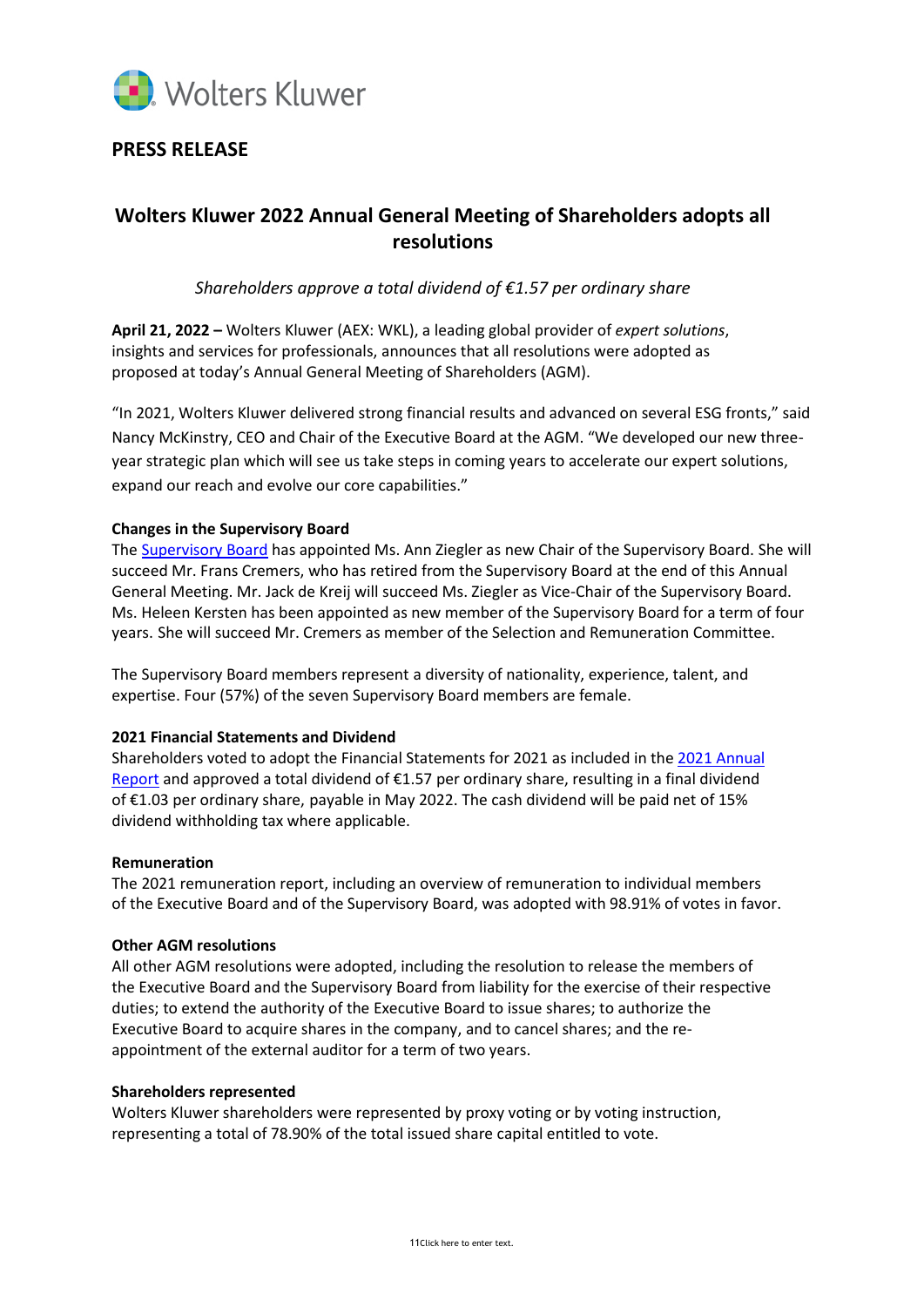

## **PRESS RELEASE**

Detailed voting results by agenda item will be available on our website at [www.wolterskluwer.com/agm](http://www.wolterskluwer.com/agm) shortly.

### **About Wolters Kluwer**

Wolters Kluwer (WKL) is a global leader in professional information, software solutions, and services for the healthcare; tax and accounting; governance, risk and compliance; and legal and regulatory sectors. We help our customers make critical decisions every day by providing *expert solutions* that combine deep domain knowledge with specialized technology and services.

Wolters Kluwer reported 2021 annual revenues of €4.8 billion. The group serves customers in over 180 countries, maintains operations in over 40 countries, and employs approximately 19,800 people worldwide. The company is headquartered in Alphen aan den Rijn, the Netherlands.

Wolters Kluwer shares are listed on Euronext Amsterdam (WKL) and are included in the AEX and Euronext 100 indices. Wolters Kluwer has a sponsored Level 1 American Depositary Receipt (ADR) program. The ADRs are traded on the over-the-counter market in the U.S. (WTKWY).

For more information, visi[t www.wolterskluwer.com,](http://www.wolterskluwer.com/) follow us on [Twitter,](https://twitter.com/wolters_kluwer) [Facebook,](https://www.facebook.com/wolterskluwer) [LinkedIn,](https://www.linkedin.com/company/2483?trk=tyah&trkInfo=tarId%3A1415118411059%2Ctas%3Awolters%20kluwer%2Cidx%3A2-1-6) and [YouTube.](http://www.youtube.com/user/WoltersKluwerComms)

### **Data relevant in relation to the dividend:**

April 25, 2022 Ex-dividend date: 2021 final dividend April 26, 2022 Record date: 2021 final dividend May 18, 2022 Payment date: 2021 final dividend ordinary shares May 25, 2022 Payment date: 2021 final dividend ADRs August 30, 2022 Ex-dividend date: 2022 interim dividend August 31, 2022 Record date: 2022 interim dividend September 22, 2022 Payment date: 2022 interim dividend September 29, 2022 Payment date: 2022 interim dividend ADRs

| Media                      | <b>Investors/Analysts</b> |
|----------------------------|---------------------------|
| Gerbert van Genderen Stort | Meg Geldens               |
| Corporate Communications   | <b>Investor Relations</b> |
| t + 31 172 641 230         | t + 31 172 641 407        |
| press@wolterskluwer.com    | ir@wolterskluwer.com      |

#### **Forward-looking statements and other important legal information**

This report contains forward-looking statements. These statements may be identified by words such as "expect", "should", "could", "shall" and similar expressions. Wolters Kluwer cautions that such forward-looking statements are qualified by certain risks and uncertainties that could cause actual results and events to differ materially from what is contemplated by the forward-looking statements. Factors which could cause actual results to differ from these forward-looking statements may include, without limitation: general economic conditions; conditions in the markets in which Wolters Kluwer is engaged; behavior of customers, suppliers, and competitors; technological developments; the implementation and execution of new ICT systems or outsourcing; and legal, tax, and regulatory rules affecting Wolters Kluwer's businesses, as well as risks related to mergers, acquisitions, and divestments. In addition, financial risks such as currency movements,